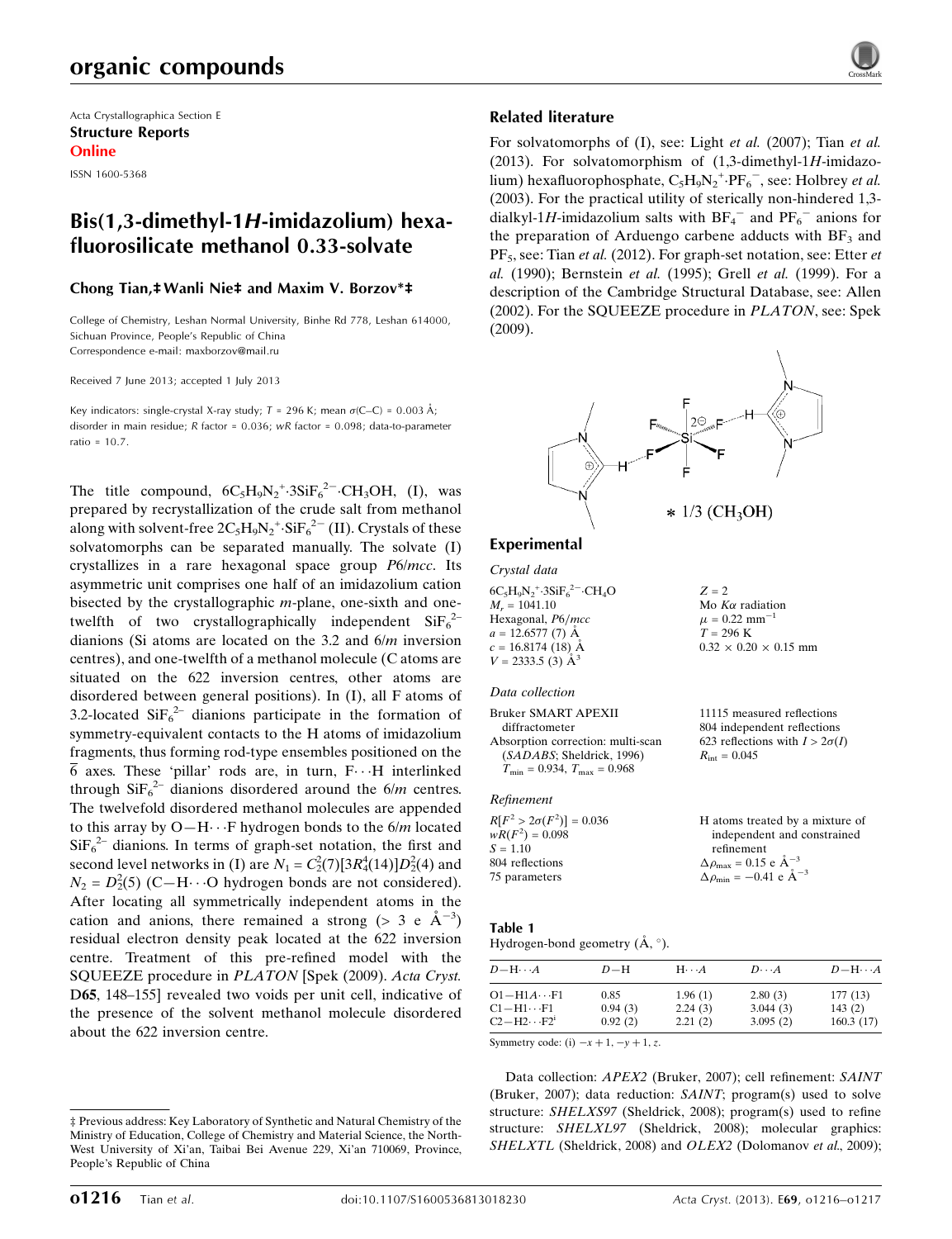software used to prepare material for publication: SHELXTL and OLEX2.

Financial support from the National Natural Science Foundation of China (project Nos. 20702041 and 21072157) and the Shaanxi Province Administration of Foreign Experts Bureau Foundation (grant No. 20106100079) is gratefully acknowledged. The authors are thankful to Mr Su Pengfei (Xi'an Modern Chemistry Research Institute) for his help in carrying out X-ray diffraction measurements.

Supplementary data and figures for this paper are available from the IUCr electronic archives (Reference: IM2435).

#### References

[Allen, F. H. \(2002\).](https://scripts.iucr.org/cgi-bin/cr.cgi?rm=pdfbb&cnor=im2435&bbid=BB1) Acta Cryst. B58, 380–388.

- [Bernstein, J., Davis, R. E., Shimoni, L. & Chang, N.-L. \(1995\).](https://scripts.iucr.org/cgi-bin/cr.cgi?rm=pdfbb&cnor=im2435&bbid=BB2) Angew. Chem. [Int. Ed. Engl.](https://scripts.iucr.org/cgi-bin/cr.cgi?rm=pdfbb&cnor=im2435&bbid=BB2) 34, 1555–1573.
- Bruker (2007). APEX2 and SAINT[. Bruker AXS Inc., Madison, Wisconsin,](https://scripts.iucr.org/cgi-bin/cr.cgi?rm=pdfbb&cnor=im2435&bbid=BB3) [USA.](https://scripts.iucr.org/cgi-bin/cr.cgi?rm=pdfbb&cnor=im2435&bbid=BB3)
- [Dolomanov, O. V., Bourhis, L. J., Gildea, R. J., Howard, J. A. K. & Puschmann,](https://scripts.iucr.org/cgi-bin/cr.cgi?rm=pdfbb&cnor=im2435&bbid=BB4) H. (2009). [J. Appl. Cryst.](https://scripts.iucr.org/cgi-bin/cr.cgi?rm=pdfbb&cnor=im2435&bbid=BB4) 42, 339–341.
- [Etter, M. C., MacDonald, J. C. & Bernstein, J. \(1990\).](https://scripts.iucr.org/cgi-bin/cr.cgi?rm=pdfbb&cnor=im2435&bbid=BB5) Acta Cryst. B46, 256–262.
- [Grell, J., Bernstein, J. & Tinhofer, G. \(1999\).](https://scripts.iucr.org/cgi-bin/cr.cgi?rm=pdfbb&cnor=im2435&bbid=BB6) Graph Set Analysis of Some [Hydrogen Bond Patterns. Some Mathematical Concepts](https://scripts.iucr.org/cgi-bin/cr.cgi?rm=pdfbb&cnor=im2435&bbid=BB6), edited by H. Wähling. München: Fakultät für Mathematik und Informatik, Technische Universität München.
- [Holbrey, J. D., Reichert, W. M. & Nieuwenhuyzen, M. \(2003\).](https://scripts.iucr.org/cgi-bin/cr.cgi?rm=pdfbb&cnor=im2435&bbid=BB7) Chem. Commun. [pp. 476–477.](https://scripts.iucr.org/cgi-bin/cr.cgi?rm=pdfbb&cnor=im2435&bbid=BB7)
- [Light, M. E., Bates, G. W. & Gale, P. A. \(2007\). Private communication](https://scripts.iucr.org/cgi-bin/cr.cgi?rm=pdfbb&cnor=im2435&bbid=BB8) [\(refcode NIQFAV\). CCDC, Cambridge, England.](https://scripts.iucr.org/cgi-bin/cr.cgi?rm=pdfbb&cnor=im2435&bbid=BB8)
- Sheldrick, G. M. (1996). SADABS. University of Göttingen, Germany.
- [Sheldrick, G. M. \(2008\).](https://scripts.iucr.org/cgi-bin/cr.cgi?rm=pdfbb&cnor=im2435&bbid=BB10) Acta Cryst. A64, 112–122.
- [Spek, A. L. \(2009\).](https://scripts.iucr.org/cgi-bin/cr.cgi?rm=pdfbb&cnor=im2435&bbid=BB11) Acta Cryst. D65, 148–155.
- [Tian, C., Nie, W. & Borzov, M. V. \(2013\).](https://scripts.iucr.org/cgi-bin/cr.cgi?rm=pdfbb&cnor=im2435&bbid=BB12) Acta Cryst. E69, o1218–o1219.
- [Tian, C., Nie, W., Borzov, M. V. & Su, P. \(2012\).](https://scripts.iucr.org/cgi-bin/cr.cgi?rm=pdfbb&cnor=im2435&bbid=BB13) Organometallics, 31, 1751– [1760.](https://scripts.iucr.org/cgi-bin/cr.cgi?rm=pdfbb&cnor=im2435&bbid=BB13)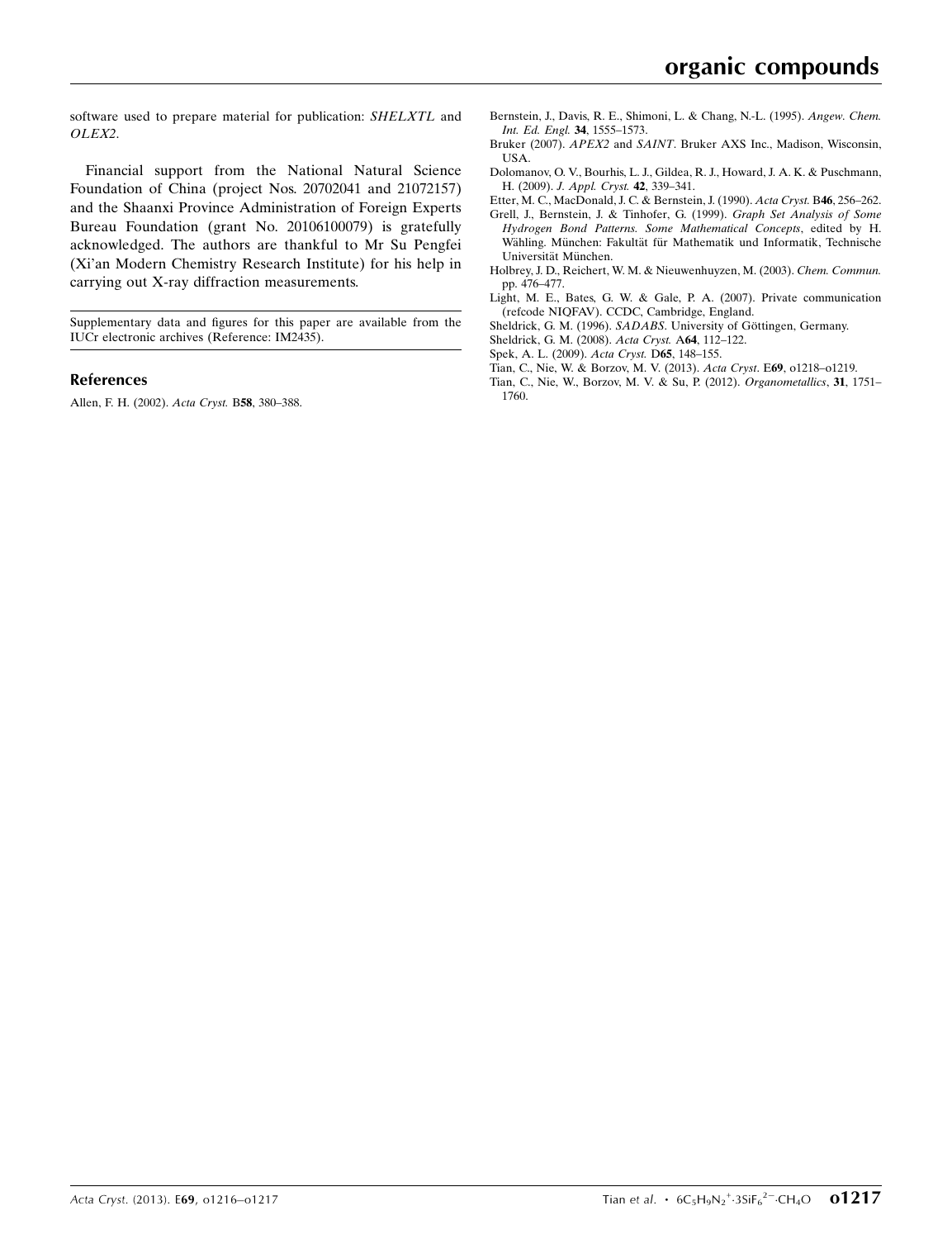# **supporting information**

*Acta Cryst.* (2013). E**69**, o1216–o1217 [doi:10.1107/S1600536813018230]

# **Bis(1,3-dimethyl-1***H***-imidazolium) hexafluorosilicate methanol 0.33-solvate**

## **Chong Tian, Wanli Nie and Maxim V. Borzov**

### **S1. Comment**

Thermolytic decomposition of sterically non-hindered 1,3-dialkyl-1H-imidazolium salts with  $[BF_4]$  and  $[PF_6]$  anions present an excellent direct route to Arduengo carbene adducts with  $BF_3$  and  $PF_5$  (Tian *et al.*, 2012). Being interested in expanding this reaction for the case of  $[SIF_6^2]$ , we analysed materials gained by re-crystallization of crude bis(1,3-dimethyl-1H-imidazolium) hexafluorosilicate,  $[C_5H_9N_2^+]_2[SiFe_6^{2-}]$ , from either methanol or ethanol media. The material obtained from methanol presented both  $\{[C_5H_9N_2^+]_2[SiF_6^{2-}]\}$ ; (CH<sub>3</sub>OH), (I), crystals of which grew at the bottom of a vessel under the layer of the mother liquor and the solvent-free salt,  $[C_5H_9N_2^+]_2[SiF_6^2]$ , (II) (crystals grew on the walls of a vessel above the solution surface during its gradual evaporation into air). Single crystals of (I) and (II) could be easily separated manually. Interestingly, crystallization from ethanol afforded only the solvent-free (II). Identity of the single crystals of (I) prepared from EtOH and MeOH was proved by the unit cell measurements. Details of the structural investigation of (II) can be found in a parallel publication (Tian *et al.*, 2013).

Adduct (I), crystallizes in a rare hexagonal space group *P*6/*mcc*. Analysis of the Cambridge Structural Database [CSD; version 5.32, release May 2013 (Allen, 2002)] reveals only 75 entries and 68 different compounds related to this space group. The asymmetric unit of (I) is depicted in Fig. 1. It comprises one half of the cationic moiety, a one-sixth of a  $[SiF_6^2]$  dianion (Si2 atom at the 3.2 inversion centre), a one-twelfth of another  $[SiF_6^2]$  dianion (Si1 atom at the 6/*m* inversion centre; the F1 atom site occupancy factor 1/2), and a solvent methanol molecule (C-atom at the 622 inversion centre, each of the other atoms is disordered over 12 general positions). A unit cell of (I) contains 12 [C<sub>5</sub>H<sub>9</sub>N<sub>2</sub><sup>+</sup>], 6 [SiF<sub>6</sub><sup>2-</sup>], and 2 CH<sub>3</sub>OH moieties. The cation  $[C_5H_9N_2^+]$  adopts  $C_{2\nu}$  point group symmetry and is bisected with the *m*-plane of the crystal lattice. The methyl group of the cation exhibits a slight disorder between two positions [the site occupancy factor of the minor component 0.16 (3)].

In crystal lattice of (I), O—H···F hydrogen bonds and an extended three-dimensional-network of C—H···F contacts are both present (see Table 1). All F-atoms of a 3.2-located [ $\text{SiF}_6{}^{2-}$ ] dianion participate in C2—H2…F2<sup>xxii</sup> and symmetryrelated contacts [symmetry code:  $(xxii) - x + 1, -y + 1, z$ ]. These contacts are responsible for formation of rod-type ensembles positioned on the  $\overline{6}$  axes which present the "pillar" elements of the entire lattice (see Fig. 2a). In their turn, these rods are F…H interlinked through  $\left[SiF_6^{2-}\right]$  dianions disordered around the 6/*m* centres. Each 6/*m* located dianion links six different rod-type structures (see Fig. 2 b). The vacancies at the 622 inversion centres are occupied by twelvefold disordered methanol molecules which are appended to the entire array by O1—H1A···F1 H-bonds (see Fig. 2c). The entire packing diagram is provided in Fig. 3.

Among the closest analogues of (I) and (II), solvatomorphism was observed for (1,3-dimethyl-1*H*-imidazolium) hexafluorophosphate,  $[C_5H_9N_2^+][PF_6]$ , (III), and its semisolvate with benzene (IV) (Holbrey *et al.*, 2003). In that case, inclusion of the solvent molecule resulted not in an increase, but in a decrease of the crystal symmetry [from *Pbca* for (III) down to *P*21/*c* for (IV)]. Interestingly, measurements of the single-crystal of (III) at different temperatures did not reveal any polymorphs (Holbrey *et al.*, 2003).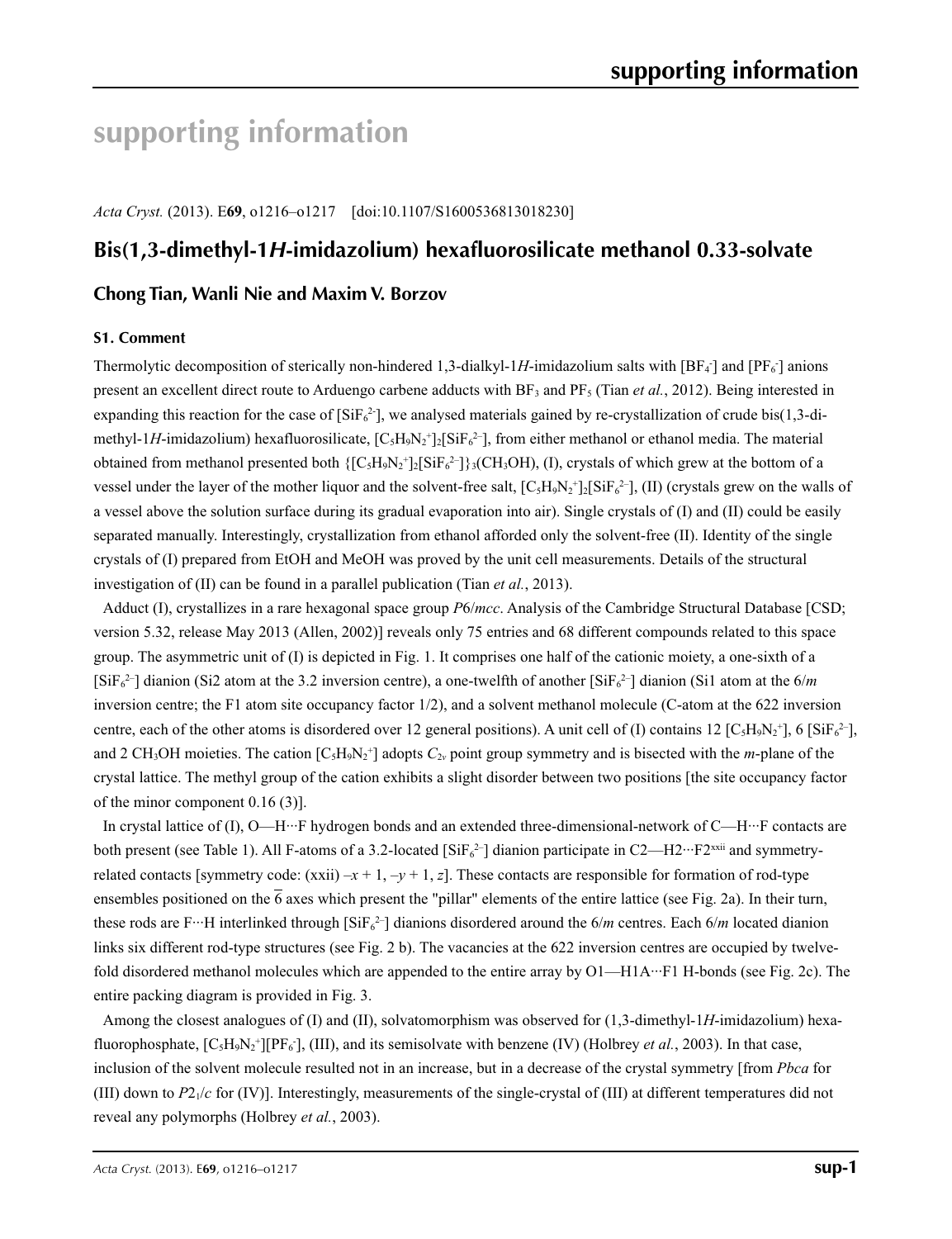Crystals of (I) exhibit remarkable stability in air. They do not loose methanol even if evacuated at ambient temperature during a prolonged time (296 K, 0.133 Pa, 5 h). However, when gradually heated in air in a microscopic melting point apparatus, crystals of (I) behave themselves unlike crystals of solvent-free (II) do [m.p. 550 K for (II); Tian *et al.* (2013)]. Within the temperature range of 463–466 K, crystals of (I) start to break down to a powder material which further melts at the same temperature as compound (II) does. These empirical observations explicitly point out the fact that interconversions between the solvatomorphs (I) and (II) are impossible without complete destruction of their crystal lattices.

### **S2. Experimental**

Crude 1,3-dimethyl-1*H*-imidazolium hexafluorosilicate was prepared by a reaction of 1,3-dimethyl-1*H*-imidazolium iodide and disilver hexafluorosilicate (molar ratio 2:1) in distilled water. Concentrating of the filtrate till dryness followed by re-crystallization from methanol gave both (I) and (II) in an over-all almost quantitative yield. If ethanol is used for recrystallization, only crystals of (II) are formed. A single crystal of (I) suitable for X-ray diffraction analysis was picked up directly from the material from the bottom of the crystallization vessel. Identity of the single crystals of (II) grown from EtOH and MeOH was proved by unit cell measurements. Melting point measurements were performed with a Microscopic Melting Point X4 apparatus (Beijing MAISIQI High-Tech Co., Ltd.)

### **S3. Refinement**

The straightforward solution of the structure of (I) in an actual centrosymmetric space group *P*6/*mcc* suggested by *XPREP* failed. The structure was initially solved in a related chiral space group *P*6*cc* and then transferred to *P*6/*mcc* by a corresponding shift along the *c*-axis. After locating all symmetrically independent atoms in the cation and anions [C1, H1 (*sof*-s 1/2), C2, H2, N1, C3, H3A—C, Si1 (*sof* 0.08333), F1 (*sof* 0.5; disordered over the 6/*m* centre, assigned to PART -1), Si2 (*sof* 0.16667), and F2 (*sof* 1); all *sof*-s fixed], there still remained a strong (> 3 e Å-3) residual electron density peak (Q-peak) located at the 622 inversion centre. Treatment of this pre-refined model with the SQUEEZE procedure of the *PLATON* program package (Spek, 2009) revealed two voids per unit cell at  $(0, 0, 1/4)$  and  $(0, 0, 3/4)$  (each of 65 Å<sup>3</sup>) and 19 e; total electron count per unit cell 38 e) that was indicative of the presence of the solvent methanol molecule disordered around the 622 inversion centre. Thus, the strongest Q-peak was assigned a C-type (C4; fixed *sof* 0.08333). The next refinement cycle retrieved a weaker Q-peak at a general position approximately 1.2 Å away from C4 which was further treated as an O-atom disordered between 12 symmetry equivalent positions (O1; fixed *sof* 0.08333). A Q-peak nearly located on the 6-fold inversion axis approximately 1.0 Å away from C4 was used as a basis for the calculation of the methanol molecule H-atoms positions (treated further as riding atoms with all *sof*-s fixed to 0.08333). Position of the remaining hydroxyl group H-atom was not evident from the difference Fourier synthesis (a disorder between 12 positions). However, a comparatively short O1…F1 distance  $[2.80 (3)$  Å] suggested a presence of an H-bond connecting these two atoms. This way, H-atom (H1A) was put 0.85 Å away from O1 on the line connecting O1 and F1 atoms and treated as a riding atom (AFIX 3 instruction) with *sof* fixed to 0.08333. Disordered O1, H4A—C, and H1A atoms were all assigned to PART -2. At the final step of the refinement, a noticeable disorder of the methyl group in the imidazolium moiety [minor component *sof* 0.16 (3)] was also taken into account. All non-H atoms were refined anisotropically. Atoms H1 and H2 were found from the difference Fourier synthesis and refined isotropically. The methyl groups H atoms were treated as riding atoms with distance C—H = 0.96 and  $U_{iso}(H) = 1.5 U_{eq}(C)$ . Hydroxyl group H-atom was treated as a riding atom with distance O—H = 0.85 and  $U_{iso}(H) = 1.2 U_{eq}(O)$ .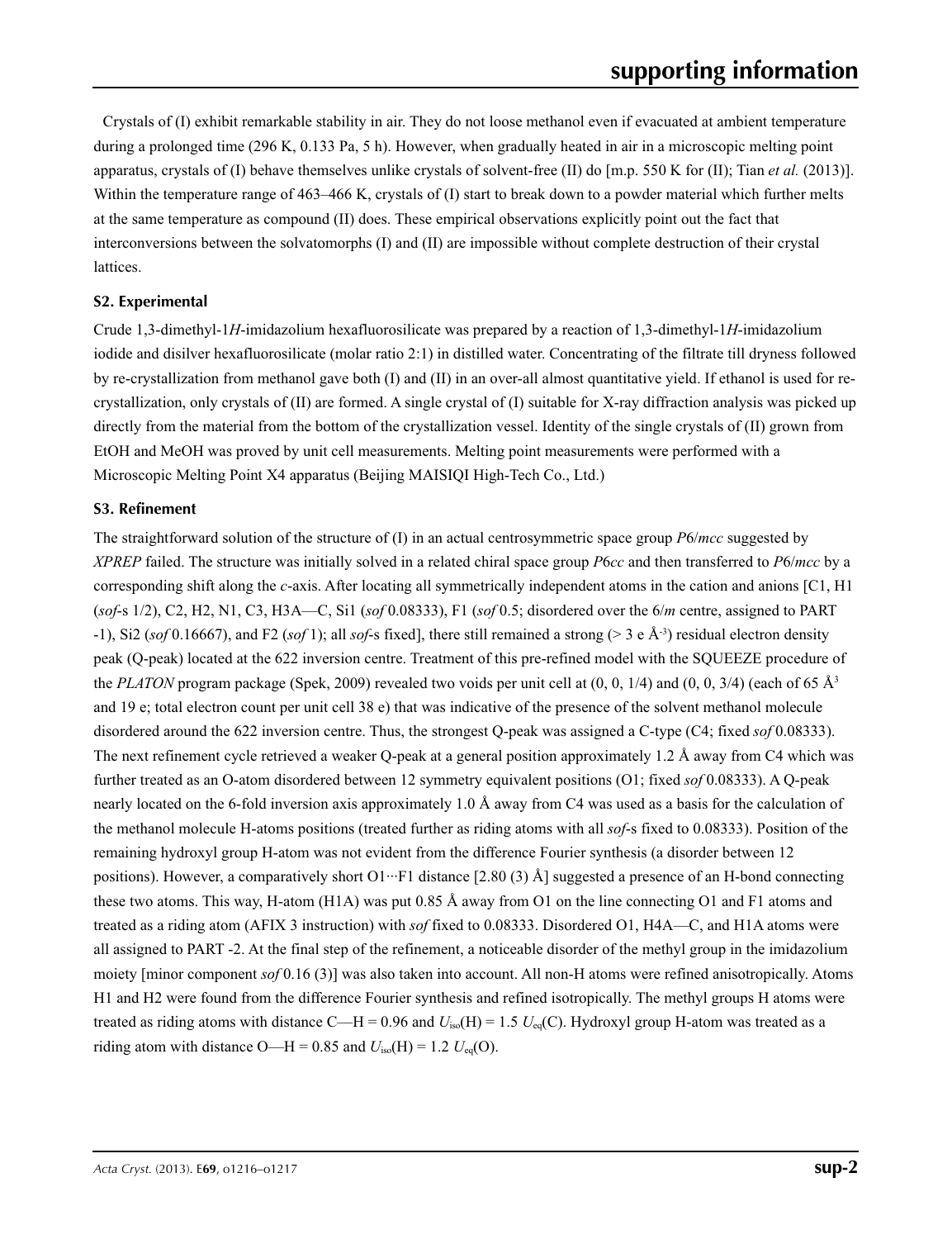

### **Figure 1**

Asymmetric unit of (I) along with equivalent atoms with labelling and thermal ellipsoids at the 50% probability level. F1iiii,v,vi,ix-atoms (*sof* 1/2) correspond to the second component of the disordered dianion and are depicted as small spheres surrounded with thermal ellipsoids as rims. Symmetry equivalents of the methanol molecule (disordered between 12 positions) are not depicted for clarity. Symmetry codes: (i) x, y, -z; (ii) -x + y, -x, -z; (iii) x-y, x, z; (iv) -x, -y, -z; (v) -y, x-y, -z; (vi) y, -x + y, z; (vii) -y, x-y, z; (viii) y, -x + y, -z; (ix) -x, -y, z; (x) -x + y, -x, z; (xi) x-y, x, -z; (xii) -x + y+1, y,  $-z+1/2$ ; (xiii)  $-y+1$ , x-y, z; (xiv) x, x-y, -z + 1/2; (xv) -x + y+1, -x + 1, z; (xvi) -y + 1, -x + 1, -z + 1/2.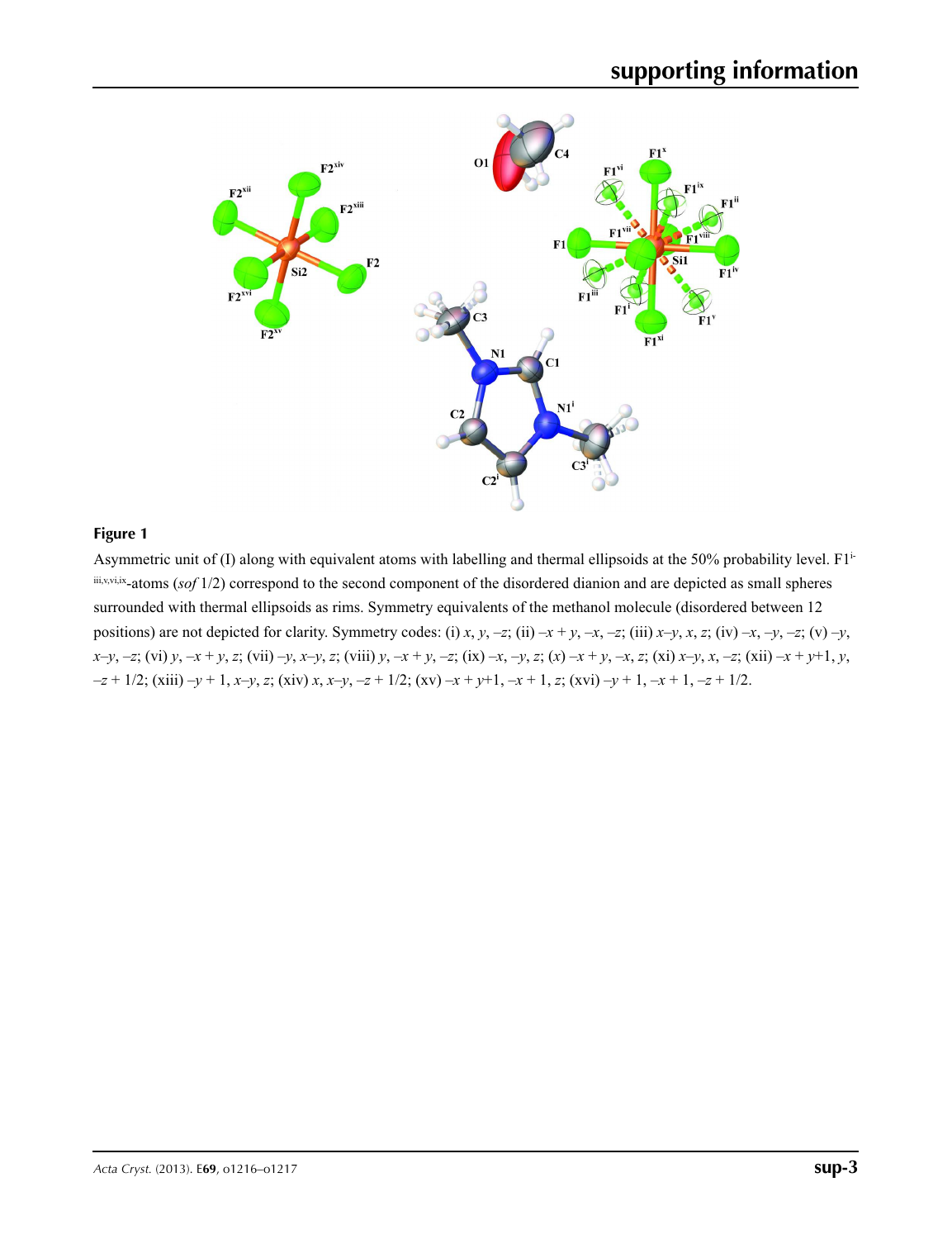

## **Figure 2**

Different motives of C—H···F contacts and O—H···F H-bonds in (I) with labeling. H-atoms of methyl groups are omitted for clarity. C—H···F contacts and H-bonds are depicted as dotted lines. Symmetry codes: (iv) –*x*, –*y*, –*z*; (vii) –*y*, *x*–*y*, *z*; (viii) y, -x + y, -z; (x) -x + y, -x, z; (xi) x-y, x, -z; (xxii) -x + 1, -y + 1, z; (xxiii) x-y, x, z; (xxiv) -x + 1, -x + y+1, -z + 1/2;  $(xxy)$  *x*,  $x-y+1$ ,  $-z-1/2$ ;  $(xxvi)$  *x*,  $x-y+1$ ,  $z-1/2$ . (*a*) The rod-type assembling of the imidazolium cations and the  $[SiF_6^2]$  dianions located at the 3.2 inversion centres. A view along the *a*-axis. H<sup>.</sup>··F contacts motif  $C_2^2(7)[3R_4^4(14)]$ . (*b*) Linking of the rod ensembles by the  $[SiF_6^2]$  dianions located at the 6/*m* inversion centres. A view along the *c*-axis. Methanol molecules are omitted for clarity. Only one of two disordered  $[SiF_6^2]$  dianions is depicted. All shown imidazolium cations belong to different rod-type aggregates. H<sup>...</sup> F contacts motif  $D_2^2(4)$ . (*c*) H-bonding between the twofold disordered  $[SiF_6^2]$  dianions located at the  $6/m$  inversion centres and the 12-fold disordered methanol molecules. A view along the  $(3, 1, 0)$  direction. Only crystallographically independent atoms are labeled. H-bonds motif either  $D_2^2(4)$ or *D.*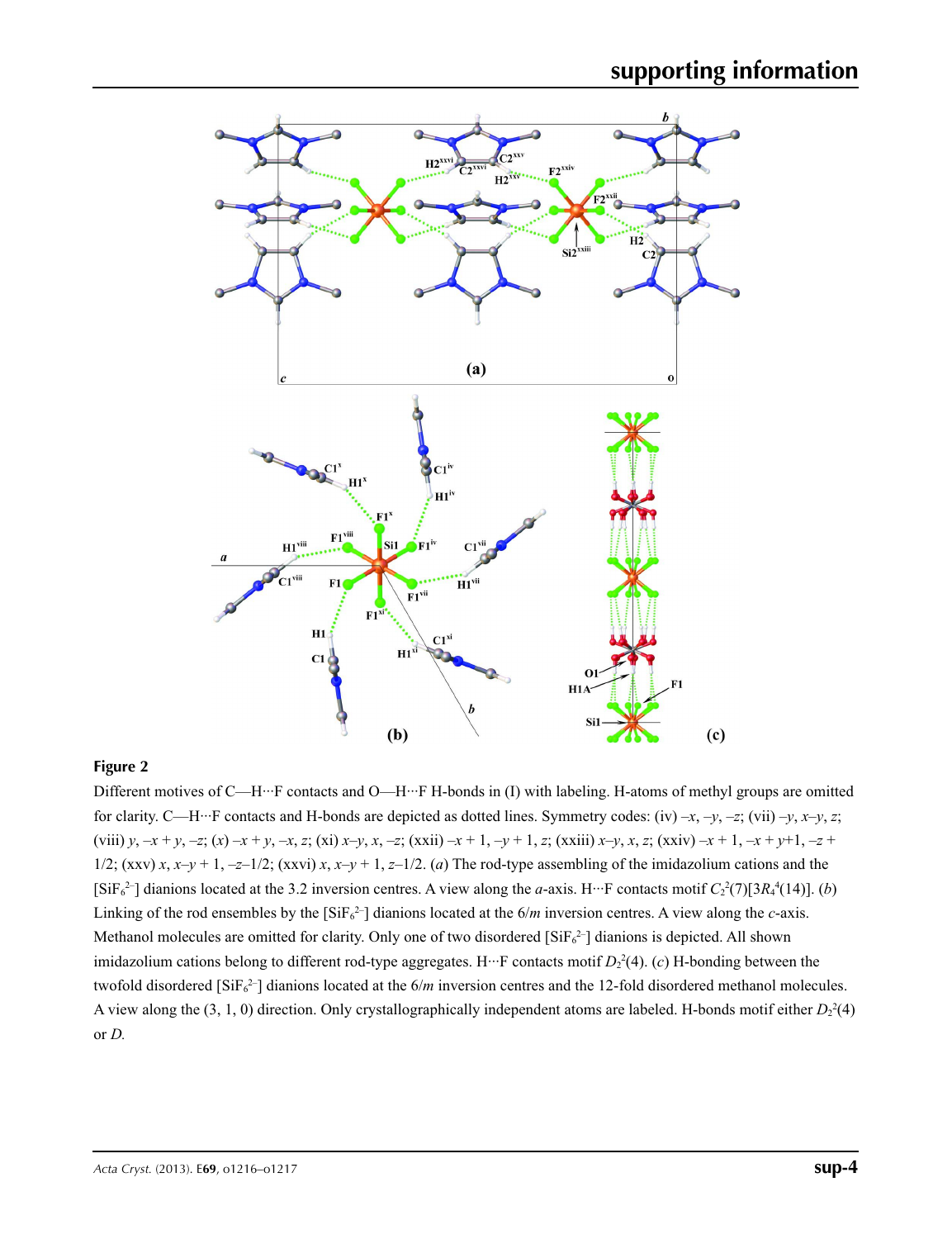

# **Figure 3**

Packing diagram for (II) viewed along the *c*-axis. H-atoms of methyl groups are omitted for clarity. H<sup>.</sup>··F contacts are depicted as dotted lines. O—H···F H-bonds are eclipsed. The first and second level networks:  $N_1 = C_2^2(7)[3R_4^4(14)]D_2^2(4)$ and  $N_2 = D_2^2(5)$  (C—H···O H-bonds are not considered).

## **Bis(1,3-dimethyl-1***H***-imidazolium) hexafluorosilicate methanol 0.33-solvate**

| Crystal data                                                                                                                                                                                                                                                                                                               |                                                                                                                                                                                                                                                                                               |
|----------------------------------------------------------------------------------------------------------------------------------------------------------------------------------------------------------------------------------------------------------------------------------------------------------------------------|-----------------------------------------------------------------------------------------------------------------------------------------------------------------------------------------------------------------------------------------------------------------------------------------------|
| $6C_5H_9N_2$ <sup>+</sup> ·3SiF <sub>6</sub> <sup>2-</sup> ·CH <sub>4</sub> O<br>$M_r = 1041.10$<br>Hexagonal, <i>P6/mcc</i><br>Hall symbol: -P 6 2c<br>$a = 12.6577(7)$ Å<br>$c = 16.8174(18)$ Å<br>$V = 2333.5$ (3) Å <sup>3</sup><br>$Z=2$<br>$F(000) = 1080$                                                           | $D_x = 1.482$ Mg m <sup>-3</sup><br>Melting point: 550 K<br>Mo Ka radiation, $\lambda = 0.71073$ Å<br>Cell parameters from 4399 reflections<br>$\theta$ = 2.4–28.0°<br>$\mu = 0.22$ mm <sup>-1</sup><br>$T = 296 \text{ K}$<br>Block, yellow<br>$0.32 \times 0.20 \times 0.15$ mm             |
| Data collection<br>Bruker SMART APEXII<br>diffractometer<br>Radiation source: fine-focus sealed tube<br>Graphite monochromator<br>Detector resolution: 8.333 pixels mm <sup>-1</sup><br>phi and $\omega$ scans<br>Absorption correction: multi-scan<br>(SADABS; Sheldrick, 1996)<br>$T_{\min}$ = 0.934, $T_{\max}$ = 0.968 | 11115 measured reflections<br>804 independent reflections<br>623 reflections with $I > 2\sigma(I)$<br>$R_{\text{int}} = 0.045$<br>$\theta_{\text{max}} = 26.0^{\circ}, \theta_{\text{min}} = 1.9^{\circ}$<br>$h = -15 \rightarrow 11$<br>$k = -12 \rightarrow 15$<br>$l = -20 \rightarrow 20$ |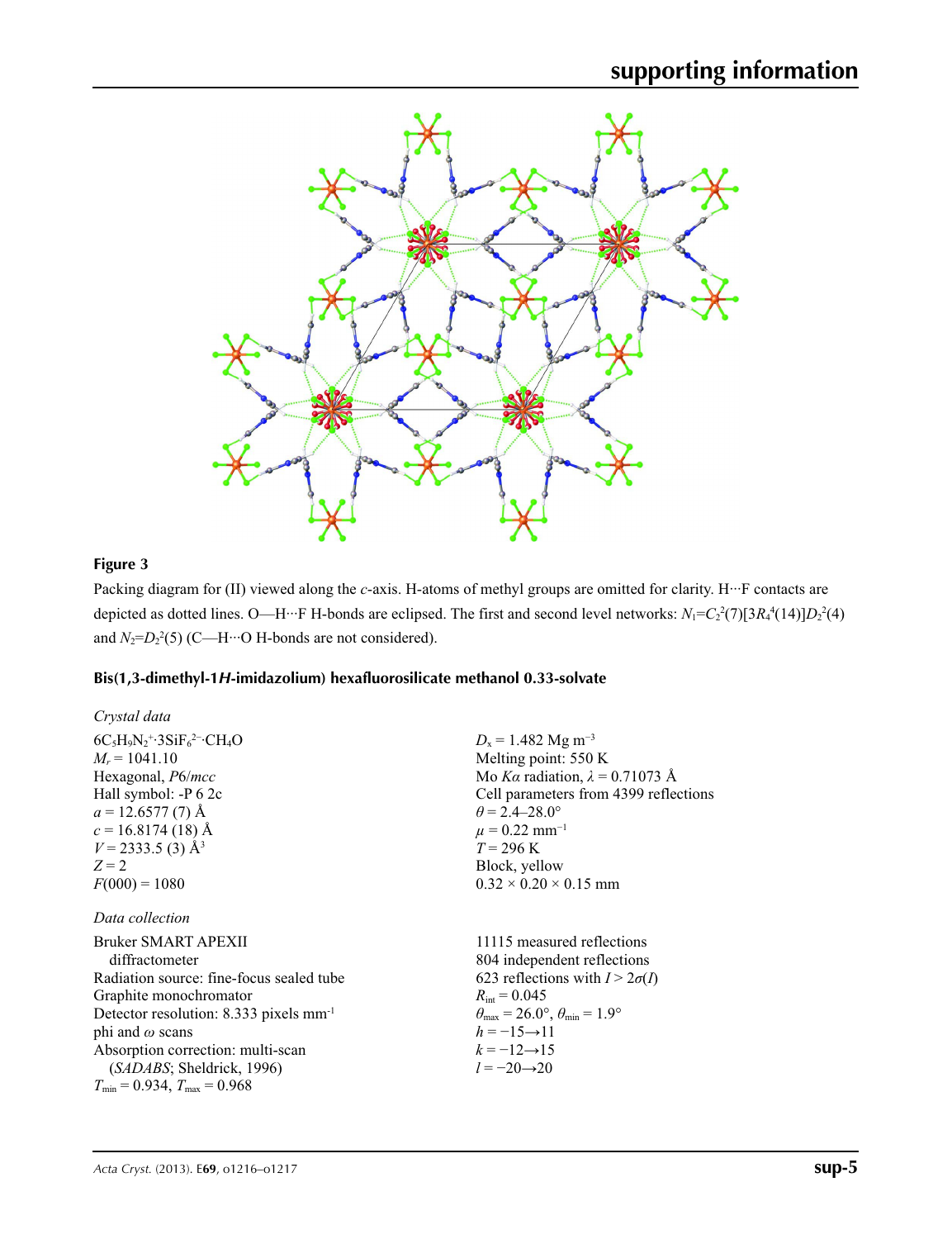*Refinement*

| Secondary atom site location: difference Fourier            |
|-------------------------------------------------------------|
| map                                                         |
| Hydrogen site location: inferred from                       |
| neighbouring sites                                          |
| H atoms treated by a mixture of independent                 |
| and constrained refinement                                  |
| $w = 1/[\sigma^2(F_0^2) + (0.056P)^2 + 0.3029P]$            |
| where $P = (F_0^2 + 2F_c^2)/3$                              |
| $(\Delta/\sigma)_{\text{max}}$ < 0.001                      |
| $\Delta\rho_{\text{max}} = 0.15 \text{ e } \text{\AA}^{-3}$ |
| $\Delta\rho_{\rm min} = -0.41 \text{ e } \text{\AA}^{-3}$   |
|                                                             |

### *Special details*

**Geometry**. All e.s.d.'s (except the e.s.d. in the dihedral angle between two l.s. planes) are estimated using the full covariance matrix. The cell e.s.d.'s are taken into account individually in the estimation of e.s.d.'s in distances, angles and torsion angles; correlations between e.s.d.'s in cell parameters are only used when they are defined by crystal symmetry. An approximate (isotropic) treatment of cell e.s.d.'s is used for estimating e.s.d.'s involving l.s. planes.

**Refinement**. Refinement of  $F^2$  against ALL reflections. The weighted *R*-factor  $wR$  and goodness of fit *S* are based on  $F^2$ , conventional *R*-factors *R* are based on *F*, with *F* set to zero for negative  $F^2$ . The threshold expression of  $F^2 > \sigma(F^2)$  is used only for calculating *R*-factors(gt) *etc*. and is not relevant to the choice of reflections for refinement. *R*-factors based on *F*<sup>2</sup> are statistically about twice as large as those based on *F*, and *R*- factors based on ALL data will be even larger.

*Fractional atomic coordinates and isotropic or equivalent isotropic displacement parameters (Å<sup>2</sup>)* 

|                  | $\boldsymbol{\chi}$ | $\mathcal{Y}$ | z           | $U_{\rm iso}*/U_{\rm eq}$ | Occ. (2)  |
|------------------|---------------------|---------------|-------------|---------------------------|-----------|
| N1               | 0.32338(12)         | 0.39168(13)   | 0.06402(9)  | 0.0388(4)                 |           |
| C <sub>1</sub>   | 0.2983(2)           | 0.3220(2)     | 0.0000      | 0.0404(6)                 |           |
| H1               | 0.266(2)            | 0.237(3)      | 0.0000      | $0.051(7)$ *              |           |
| C <sub>2</sub>   | 0.36659(17)         | 0.51001(18)   | 0.03979(11) | 0.0430(4)                 |           |
| H2               | 0.389(2)            | 0.571(2)      | 0.0769(12)  | $0.056(6)$ *              |           |
| C <sub>3</sub>   | 0.3094(2)           | 0.3496(2)     | 0.14668(13) | 0.0560(6)                 |           |
| H3BD             | 0.2418              | 0.2678        | 0.1504      | $0.084*$                  | 0.84(3)   |
| H3BE             | 0.2946              | 0.4023        | 0.1801      | $0.084*$                  | 0.84(3)   |
| H3BF             | 0.3825              | 0.3511        | 0.1636      | $0.084*$                  | 0.84(3)   |
| H3AA             | 0.2256              | 0.2899        | 0.1564      | $0.084*$                  | 0.16(3)   |
| H3AB             | 0.3337              | 0.4176        | 0.1819      | $0.084*$                  | 0.16(3)   |
| H3AC             | 0.3597              | 0.3139        | 0.1558      | $0.084*$                  | 0.16(3)   |
| Si1              | 0.0000              | 0.0000        | 0.0000      | 0.0319(4)                 |           |
| F1               | 0.12523(16)         | 0.0637(2)     | 0.05780(10) | 0.0459(5)                 | 0.50      |
| Si <sub>2</sub>  | 0.6667              | 0.3333        | 0.2500      | 0.0318(3)                 |           |
| F2               | 0.55741(10)         | 0.33189(10)   | 0.19222(6)  | 0.0525(4)                 |           |
| C4               | 0.0000              | 0.0000        | 0.2500      | 0.115(4)                  |           |
| H <sub>4</sub> A | 0.0030              | 0.0004        | 0.3070      | $0.138*$                  | 0.0833333 |
| H4B              | $-0.0606$           | $-0.0794$     | 0.2318      | $0.138*$                  | 0.0833333 |
| H <sub>4</sub> C | $-0.0207$           | 0.0595        | 0.2322      | $0.138*$                  | 0.0833333 |
| O <sub>1</sub>   | 0.102(5)            | 0.025(17)     | 0.2226(9)   | 0.115(19)                 | 0.0833333 |
| H <sub>1</sub> A | 0.1086              | 0.0345        | 0.1725      | $0.138*$                  | 0.0833333 |
|                  |                     |               |             |                           |           |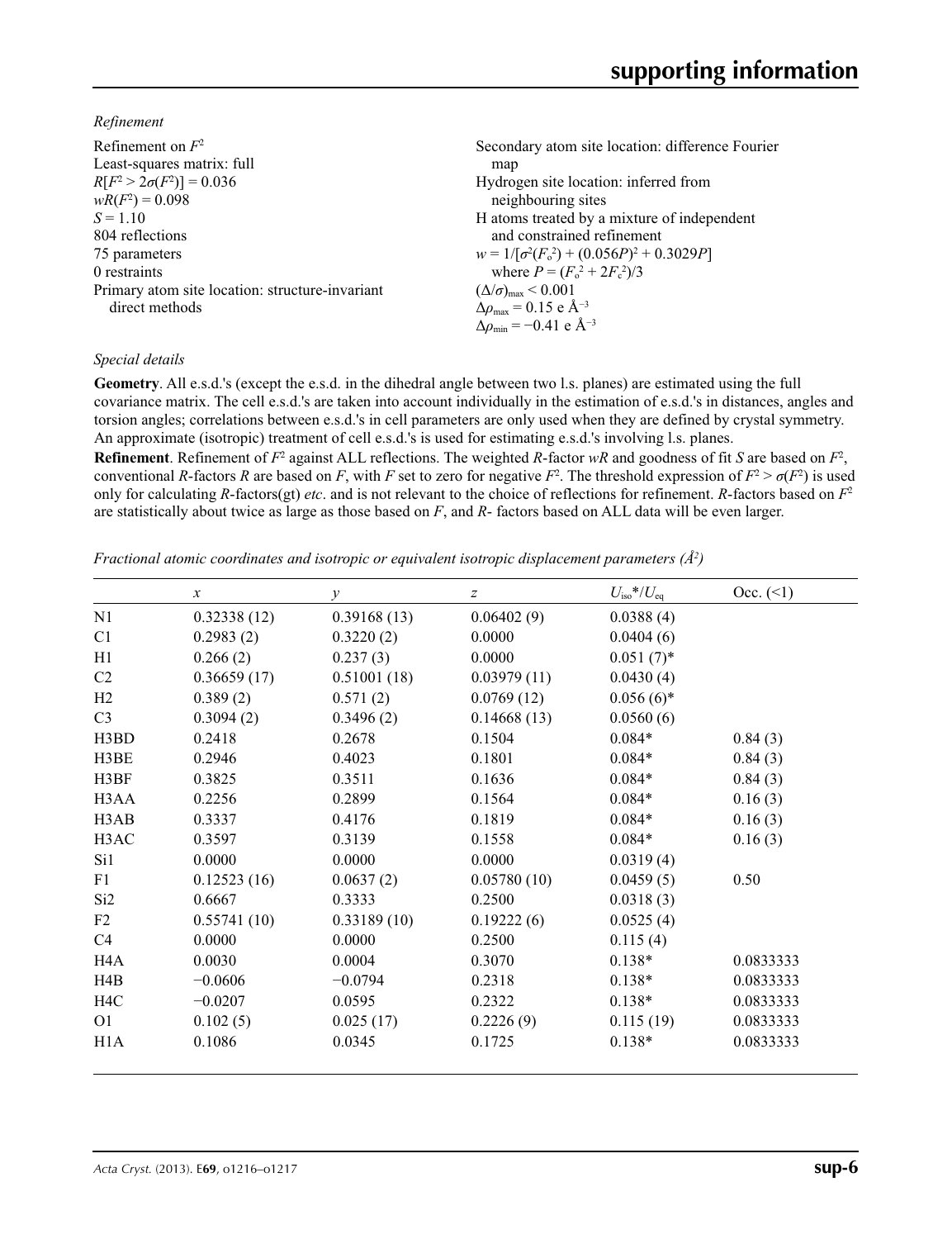|                 | $U^{11}$   | $L^{22}$   | $I^{\beta 3}$ | $U^{12}$   | $U^{13}$     | $L^{23}$      |
|-----------------|------------|------------|---------------|------------|--------------|---------------|
| N <sub>1</sub>  | 0.0411(8)  | 0.0412(8)  | 0.0345(8)     | 0.0209(7)  | 0.0001(6)    | 0.0030(6)     |
| C <sub>1</sub>  | 0.0377(13) | 0.0359(14) | 0.0443(15)    | 0.0159(11) | 0.000        | 0.000         |
| C <sub>2</sub>  | 0.0544(11) | 0.0407(10) | 0.0386(9)     | 0.0273(9)  | $-0.0032(8)$ | $-0.0029(8)$  |
| C <sub>3</sub>  | 0.0683(13) | 0.0664(13) | 0.0373(10)    | 0.0367(11) | 0.0040(9)    | 0.0137(9)     |
| Si1             | 0.0316(5)  | 0.0316(5)  | 0.0324(8)     | 0.0158(3)  | 0.000        | 0.000         |
| F1              | 0.0390(10) | 0.0499(13) | 0.0438(11)    | 0.0184(11) | $-0.0091(9)$ | $-0.0027(10)$ |
| Si <sub>2</sub> | 0.0362(4)  | 0.0362(4)  | 0.0230(5)     | 0.0181(2)  | 0.000        | 0.000         |
| F2              | 0.0504(7)  | 0.0644(7)  | 0.0466(7)     | 0.0316(6)  | $-0.0081(5)$ | 0.0106(5)     |
| C <sub>4</sub>  | 0.145(7)   | 0.145(7)   | 0.056(7)      | 0.072(4)   | 0.000        | 0.000         |
| O <sub>1</sub>  | 0.08(2)    | 0.21(5)    | 0.048(10)     | 0.07(4)    | $-0.005(19)$ | $-0.04(5)$    |

*Atomic displacement parameters (Å2 )*

*Geometric parameters (Å, º)*

| $N1 - C1$                                           | 1.326(2)   | $C3$ —H3AA                                        | 0.9600     |
|-----------------------------------------------------|------------|---------------------------------------------------|------------|
| $N1 - C2$                                           | 1.375(2)   | $C3$ —H $3AB$                                     | 0.9600     |
| $N1 - C3$                                           | 1.467(2)   | $C3 - H3AC$                                       | 0.9600     |
| $C1 - N1$ <sup>i</sup>                              | 1.326(2)   | $Si1-F1$                                          | 1.6821(17) |
| $C1 - H1$                                           | 0.94(3)    | $Si2-F2$                                          | 1.6829(10) |
| $C2-C2i$                                            | 1.338(4)   | $C4 - O1$                                         | 1.25(2)    |
| $C2-H2$                                             | 0.92(2)    | $C4 - H4A$                                        | 0.9600     |
| $C3 - H3BD$                                         | 0.9600     | $C4 - H4B$                                        | 0.9600     |
| $C3 - H3BE$                                         | 0.9600     | $C4 - H4C$                                        | 0.9600     |
| $C3 - H3BF$                                         | 0.9600     | $O1 - H1A$                                        | 0.8498     |
| $C1-M1-C2$                                          | 108.46(16) | $O1^x$ - $C4$ - $O1^{ix}$                         | 55.4(3)    |
| $C1-M1-C3$                                          | 125.63(17) | $O1^{xiv}$ - $C4$ - $O1^{xvii}$                   | 55.4(3)    |
| $C2 - N1 - C3$                                      | 125.90(16) | $O1^x$ - $C4$ - $O1^{x}$ $V$                      | 150(10)    |
| $N1^i$ -C1-N1                                       | 108.6(2)   | $O1^{ix}$ - $C4$ - $O1^{xvii}$                    | 96(10)     |
| $N1^i$ - $Cl$ - $H1$                                | 125.69(12) | $O1xiv$ - $C4$ - $O1xviii$                        | 136.8(15)  |
| $N1-C1-H1$                                          | 125.69(12) | $O1^x$ - $C4$ - $O1^{x}$ $V$                      | 51(10)     |
| $C2$ <sup>i</sup> $-C2$ <sup><math>-N1</math></sup> | 107.25(10) |                                                   | 53 $(10)$  |
| $C2$ <sup>i</sup> - $C2$ -H <sub>2</sub>            | 132.8(13)  | $O1^{xvii}$ - $C4$ - $O1^{xviii}$                 | 107.3(8)   |
| $N1-C2-H2$                                          | 120.0(13)  | $O1^{xiv}$ - $C4$ - $O1^{iii}$                    | 51(10)     |
| $N1-C3-H3BD$                                        | 109.5      | $O1^x$ - $C4$ - $O1$ <sup>iii</sup>               | 136.8(15)  |
| $N1-C3-H3BE$                                        | 109.5      | $O1^{ix}$ - $C4$ - $O1^{iii}$                     | 107.3(8)   |
| $H3BD - C3 - H3BE$                                  | 109.5      | $O1$ <sup>xvii</sup> — $C4$ — $O1$ <sup>iii</sup> | 53 $(10)$  |
| $N1-C3-H3BF$                                        | 109.5      | O1 <sup>xviii</sup> -C4-O1 <sup>iii</sup>         | 154(10)    |
| H3BD-C3-H3BF                                        | 109.5      | $O1^{xiv}$ - $C4$ - $O1^{vi}$                     | 100(10)    |
| H3BE—C3—H3BF                                        | 109.5      | $O1^x$ - $C4$ - $O1$ <sup>vi</sup>                | 55.4(3)    |
| $N1-C3-H3AA$                                        | 109.5      | $O1^{ix}$ - $C4$ - $O1^{vi}$                      | 107.3(8)   |
| $N1-C3-H3AB$                                        | 109.5      | $O1$ <sup>xvii</sup> — $C4$ — $O1$ <sup>vi</sup>  | 154(10)    |
| H3AA-C3-H3AB                                        | 109.5      | $O1^{xviii}$ $C4$ $O1^{vi}$                       | 96(10)     |
| $N1-C3-H3AC$                                        | 109.5      | $O1^{iii}$ - $C4$ - $O1$ <sup>vi</sup>            | 107.3(8)   |
| H3AA-C3-H3AC                                        | 109.5      | $O1^{xiv}$ - $C4$ - $O1^{xix}$                    | 55.4(3)    |
| H3AB-C3-H3AC                                        | 109.5      | $O1^x$ - $C4$ - $O1^{xix}$                        | 100(10)    |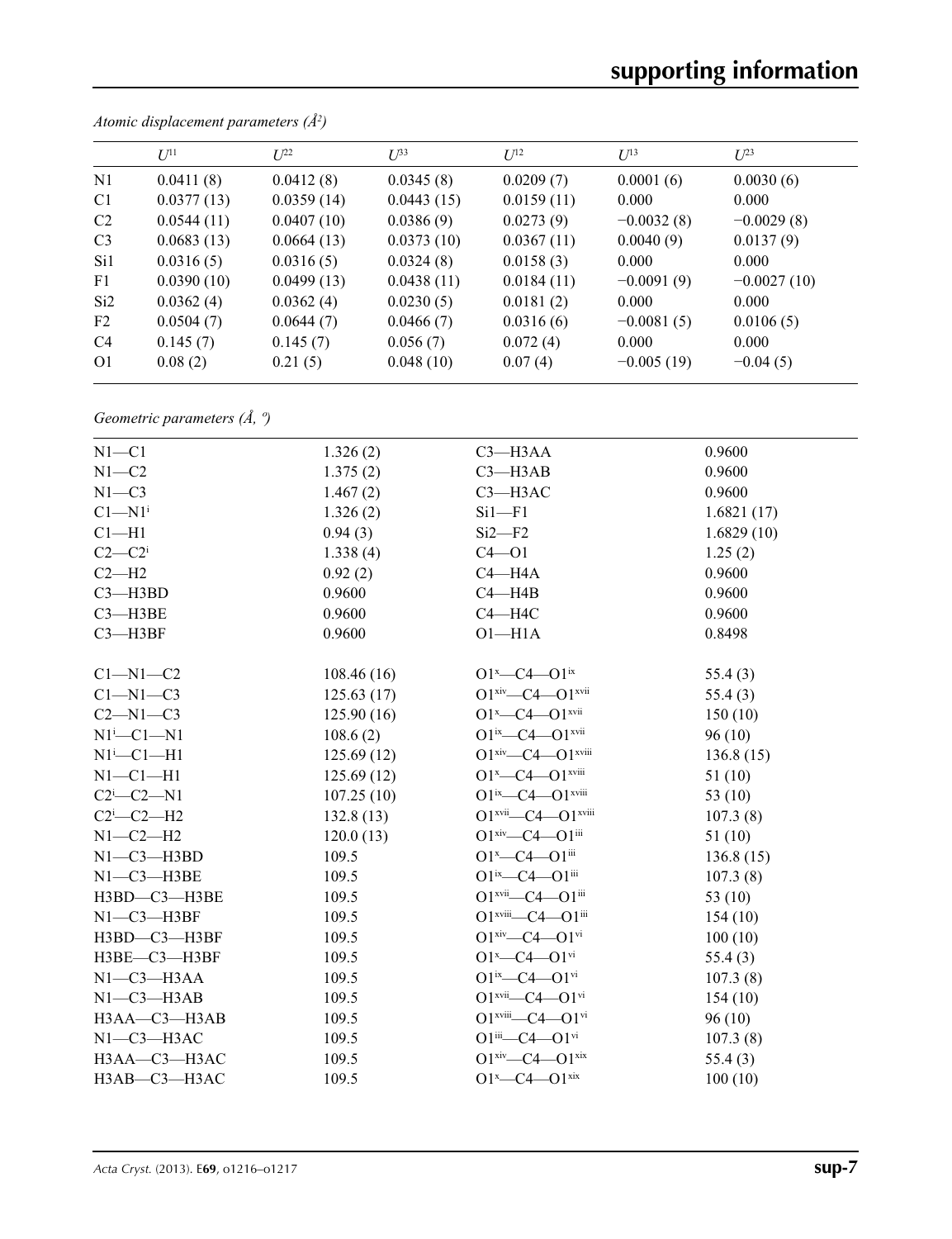| $F1^{ii}$ $-Si1$ $-F1^{iii}$                                    | 180.00 (19) | $O1^{ix}$ - $C4$ - $O1^{xix}$                      | 154(10)   |
|-----------------------------------------------------------------|-------------|----------------------------------------------------|-----------|
| $F1^{ii}$ $-Si1$ $-F1^{iv}$                                     | 48.16(4)    | $O1$ <sup>xvii</sup> — $C4$ — $O1$ <sup>xix</sup>  | 107.3(8)  |
| $F1^{iii}$ $-Si1$ $-F1^{iv}$                                    | 131.84(4)   | $O1^{xviii}$ - $C4$ - $O1^{xix}$                   | 107.3(8)  |
| $F1^{ii}$ -Si $1$ -F1 <sup>v</sup>                              | 89.94 (9)   | $O1^{iii}$ - $C4$ - $O1^{xix}$                     | 96(10)    |
| $F1$ <sup>iii</sup> -Si1- $F1$ <sup>v</sup>                     | 90.06(9)    | $O1^{vi}$ - $C4$ - $O1^{xix}$                      | 53 (10)   |
| $F1^{iv}$ -Si $1$ -F1 <sup>v</sup>                              | 48.16(4)    | $O1^{xiv}$ - $C4$ - $O1^{xx}$                      | 107.3(8)  |
| $F1^{ii}$ $-Si1$ $-F1^{vi}$                                     | 90.06(9)    | $O1^x$ - $C4$ - $O1^{xx}$                          | 53 (10)   |
| $F1$ <sup>iii</sup> -Si1- $F1$ <sup>vi</sup>                    | 89.94 (9)   | $O1^{ix}$ - $C4$ - $O1^{xx}$                       | 100(10)   |
| $F1^{iv} - Si1 - F1^{vi}$                                       | 131.84(4)   | $O1$ <sup>xvii</sup> — $C4$ — $O1$ <sup>xx</sup>   | 136.8(15) |
| $F1^v$ -Si1 - $F1^{vi}$                                         | 180.00(13)  | $O1$ <sup>xviii</sup> — $C4$ — $O1$ <sup>xx</sup>  | 55.4(3)   |
| $F1^{ii}$ $-Si1$ $-F1$ <sup>vii</sup>                           | 131.84(4)   | $O1^{iii}$ - $C4$ - $O1^{xx}$                      | 150(10)   |
| $F1$ <sup>iii</sup> —Si $1$ —F $1$ <sup>vii</sup>               | 48.16(4)    | $O1^{vi}$ - $C4$ - $O1^{xx}$                       | 51(10)    |
| $F1^{iv}$ -Si1 - $F1^{vii}$                                     | 90.06 (9)   | $O1^{xix}$ - $C4$ - $O1^{xx}$                      | 55.4(3)   |
| $F1^v$ -Si1 - $F1$ <sup>vii</sup>                               | 70.61 (12)  | $O1^{xiv}$ - $C4$ - $O1^{xxi}$                     | 107.3(8)  |
| $F1$ <sup>vi</sup> —Si1—F1 <sup>vii</sup>                       | 109.39(12)  | $O1^x$ - $C4$ - $O1^{xxi}$                         | 96(10)    |
| $F1^{ii}$ -Si1- $F1$ <sup>viii</sup>                            | 48.16(4)    | $O1^{ix}$ - $C4$ - $O1^{xxi}$                      | 51(10)    |
| $F1^{iii}-Si1-F1^{viii}$                                        | 131.84(4)   | $O1^{xvii}$ - $C4$ - $O1^{xxi}$                    | 55.4(3)   |
| $F1^{iv}$ -Si $1$ -F1 $v$ iii                                   |             | $O1^{xviii} - C4 - O1^{xxi}$                       |           |
| $F1^v$ -Si $1$ -F1 $v$ iii                                      | 89.94 (9)   | $O1^{iii}$ - $C4$ - $O1^{xxi}$                     | 55.4(3)   |
|                                                                 | 109.39(12)  |                                                    | 100(10)   |
| $F1$ <sup>vi</sup> -Si1-F1 <sup>viii</sup>                      | 70.61 (12)  | $O1^{vi}$ - $C4$ - $O1^{xxi}$                      | 150(10)   |
| $F1$ <sup>vii</sup> -Si1- $F1$ <sup>viii</sup>                  | 180.00(13)  | $O1^{xix}$ - $C4$ - $O1^{xxi}$                     | 136.8(15) |
| $F1^{ii}$ -Si1- $F1^{ix}$                                       | 90.06(9)    | $O1^{xx}$ - $C4$ - $O1^{xxi}$                      | 107.3(8)  |
| $F1$ <sup>iii</sup> —Si $1$ —F1 <sup>ix</sup>                   | 89.94 (9)   | $O1$ xiv— $C4$ — $O1$ vii                          | 96(10)    |
| $F1^{iv}$ -Si1 - $F1^{ix}$                                      | 70.61 (12)  | $O1^x$ - $C4$ - $O1$ <sup>vii</sup>                | 107.3(8)  |
| $F1^v$ -Si $1$ -F1 <sup>ix</sup>                                | 90.06(9)    | $O1^{ix}$ - $C4$ - $O1^{vii}$                      | 55.4(3)   |
| $F1$ <sup>vi</sup> —Si1—F1 <sup>ix</sup>                        | 89.94 (9)   | $O1$ <sup>xvii</sup> — $C4$ — $O1$ <sup>vii</sup>  | 51(10)    |
| $F1$ <sup>vii</sup> — $Si1$ — $F1$ <sup>ix</sup>                | 48.16(4)    | $O1$ <sup>xviii</sup> - $C4$ - $O1$ <sup>vii</sup> | 100(10)   |
| $F1$ <sup>viii</sup> -Si1-F1 <sup>ix</sup>                      | 131.84(4)   | $O1^{iii}$ - $C4$ - $O1^{vii}$                     | 55.4(3)   |
| $F1^{ii}$ -Si $1$ -F1 <sup>i</sup>                              | 89.94 (9)   | $O1^{vi}$ - $C4$ - $O1^{vii}$                      | 136.8(15) |
| $F1$ <sup>iii</sup> -Si1-F1 <sup>i</sup>                        | 90.06(9)    | $O1^{xix}$ - $C4$ - $O1^{vii}$                     | 150(10)   |
| $F1^{iv}$ -Si $1$ -F1 <sup>i</sup>                              | 109.39(12)  | $O1^{xx}$ - $C4$ - $O1$ <sup>vii</sup>             | 154(10)   |
| $F1^v$ -Si1 - $F1^i$                                            | 89.94 (9)   | $O1^{xxi}$ - $C4$ - $O1^{vii}$                     | 53 (10)   |
| $F1$ <sup>vi</sup> $-Si1-F1$ <sup>i</sup>                       | 90.06(9)    | $O1$ <sup>xiv</sup> - $C4$ - $O1$                  | 53 (10)   |
| $F1$ <sup>vii</sup> <sub>-Si</sub> 1-F1 <sup>i</sup>            | 131.84 (4)  | $O1^x$ - $C4$ - $O1$                               | 107.3(8)  |
| $F1$ <sup>viii</sup> -Si1- $F1$ <sup>i</sup>                    | 48.16(4)    | $O1^{ix} - C4 - O1$                                | 136.8(15) |
| $F1^{ix}$ -Si1 - $F1^i$                                         | 180.00(14)  | $O1$ <sup>xvii</sup> —C4—O1                        | 100(10)   |
| $F1^{ii}$ -Si1 - $F1^x$                                         | 70.61 (12)  | $O1$ <sup>xviii</sup> - $C4$ - $O1$                | 150(10)   |
| $F1$ <sup>iii</sup> —Si1—F1 <sup>x</sup>                        | 109.39(12)  | $O1^{iii} - C4 - O1$                               | 55.4(3)   |
| $F1^{iv}$ -Si $1$ -F1 <sup>x</sup>                              | 90.06(9)    | $O1$ <sup>vi</sup> —C4—O1                          | 55.4(3)   |
| $F1^v$ -Si $1$ -F1 <sup>x</sup>                                 | 131.84(4)   | $O1$ <sup>xix</sup> —C4—O1                         | 51(10)    |
| $F1^{vi}$ $-Si1$ $-F1^x$                                        | 48.16(4)    | $O1^{xx} - C4 - O1$                                | 96(10)    |
| $F1$ <sup>vii</sup> <sub>-Si</sub> 1 <sub>-F1<sup>x</sup></sub> | 89.94 (9)   | $O1^{xxi} - C4 - O1$                               | 154(10)   |
| $F1$ <sup>viii</sup> -Si1- $F1^x$                               | 90.06(9)    | $O1$ <sup>vii</sup> - $C4$ - $O1$                  | 107.3(8)  |
| $F1^{ix}$ -Si1 - $F1^x$                                         | 48.16(4)    | $O1xiv$ -C4-H4A                                    | 66.7      |
| $F1^i$ -Si $1$ -F1 <sup>x</sup>                                 | 131.84(4)   | $O1^x$ - $C4$ - $H4A$                              | 112.4     |
| $F1^{ii}$ $-Si1$ $-F1^{xi}$                                     | 109.39 (12) | $O1^{ix}$ - $C4$ - $H4A$                           | 113.7     |
| $F1^{iii}$ $-Si1$ $-F1^{xi}$                                    | 70.61 (12)  | $O1$ <sup>xvii</sup> -C4 -H4A                      | 68.7      |
| $F1^{iv}$ -Si $1$ -F1 $xi$                                      | 89.94 (9)   | $O1$ <sup>xviii</sup> - $C4$ -H4A                  | 70.1      |
|                                                                 |             |                                                    |           |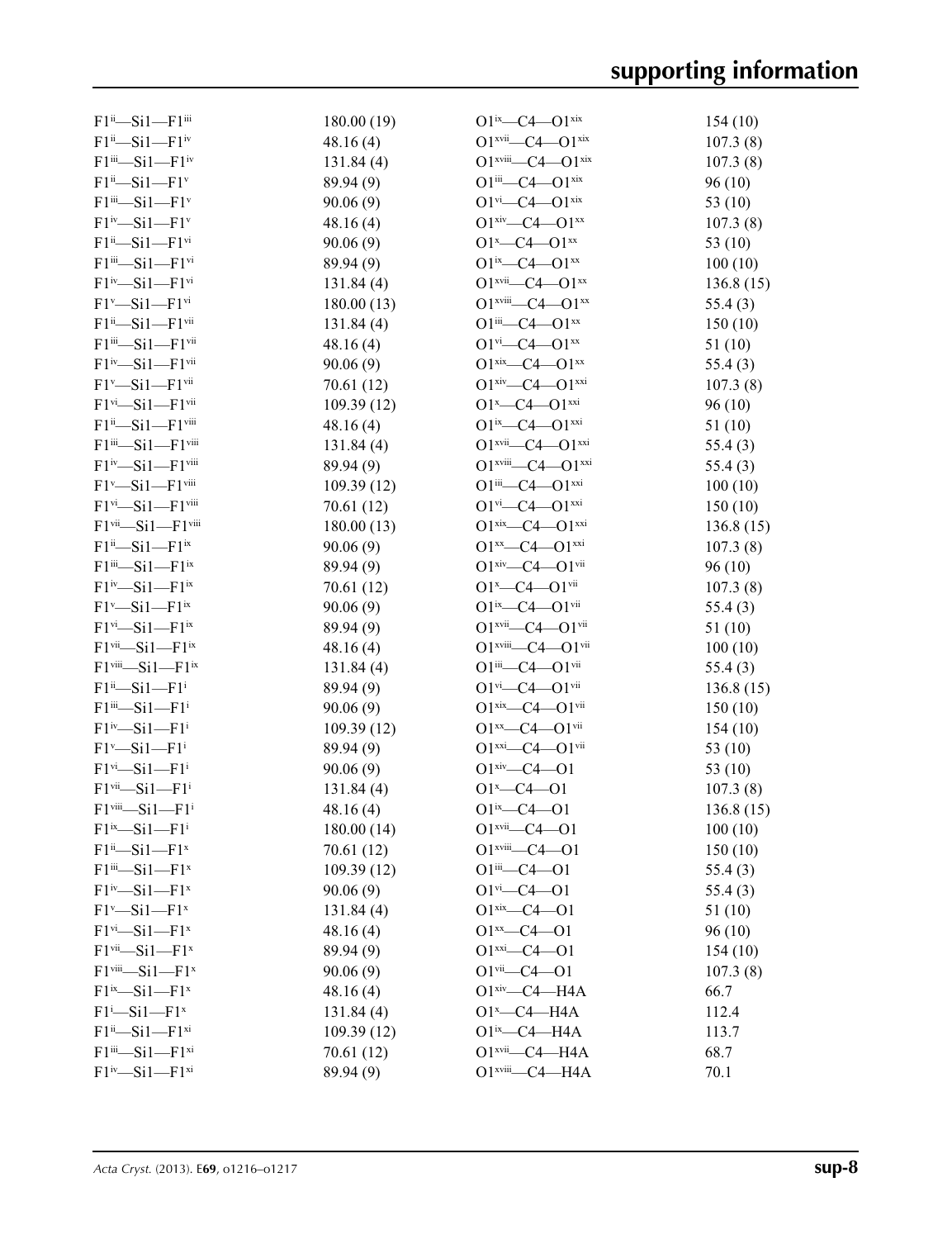| $F1$ <sup>vi</sup> -Si1- $F1$ <sup>xi</sup><br>131.84(4)<br>110.3<br>$O1$ <sup>vi</sup> —C4—H4A<br>$F1$ <sup>vii</sup> $-Si1-F1$ <sup>xi</sup><br>66.4<br>90.06(9)<br>$O1$ <sup>xix</sup> —C4—H4A<br>$F1$ <sup>viii</sup> -Si1- $F1$ <sup>xi</sup><br>68.1<br>$O1^{xx}$ - C4 - H4A<br>89.94 (9)<br>$F1^{ix}$ -Si1 - $F1^{xi}$<br>$O1$ <sup>xxi</sup> $-C4$ $H4A$<br>70.4<br>131.84(4)<br>$F1^i$ -Si $1$ -F1 $xi$<br>$O1$ <sup>vii</sup> -C4 -H4A<br>48.16(4)<br>112.9<br>$F1^x$ -Si $1$ -F1 $^{xi}$<br>180.00(19)<br>$O1-C4-H4A$<br>109.5<br>$F1^{ii} - Si1 - F1$<br>$O1$ <sup>xiv</sup> —C4—H4B<br>154.5<br>131.84(4)<br>$F1$ iii- $Si1-F1$<br>$O1^x$ - $C4$ - $H4B$<br>3.1<br>48.16(4)<br>$F1^{iv}$ -Si $1$ -F1<br>$O1^{ix}$ - $C4$ - $H4B$<br>55.4<br>180.0<br>$F1^v$ -Si $1$ -F1<br>$O1$ <sup>xvii</sup> $-C4$ $-H4B$<br>148.9<br>131.83(4)<br>$F1$ <sup>vi</sup> $-Si1-F1$<br>$O1$ <sup>xviii</sup> - $C4$ -H4B<br>48.1<br>48.17(4)<br>$F1$ <sup>vii</sup> -Si1-F1<br>89.94 (9)<br>$O1$ iii— $C4$ —H4B<br>139.8<br>$O1$ <sup>vi</sup> $-C4$ $-H4B$<br>$F1$ <sup>viii</sup> -Si $1$ -F1<br>90.06(9)<br>56.8<br>$F1^{ix}-Si1-F1$<br>$O1$ xix- $C4$ -H4B<br>99.4<br>109.39(12)<br>$F1 - Si1 - F1$<br>$O1^{xx}$ - $C4$ - $H4B$<br>51.6<br>70.61 (12)<br>94.1<br>$F1^x$ -Si $1$ -F1<br>89.95 (9)<br>$O1$ <sup>xxi</sup> $-C4$ $-H4B$<br>$F1^{xi}-Si1-F1$<br>$O1$ <sup>vii</sup> - $C4$ -H4B<br>108.2<br>90.05(9)<br>$F2xii$ -Si2- $F2xiii$<br>$O1-C4$ -H4B<br>109.5<br>89.25 (7)<br>$F2xii$ -Si2- $F2xiv$<br>89.99 (6)<br>HA—C4—H4B<br>109.5<br>$F2xiii$ -Si2- $F2xiv$<br>$O1xiv$ -C4-H4C<br>95.1<br>90.77(8)<br>$F2xii$ -Si2- $F2xv$<br>90.77(8)<br>$O1^x$ - C4 - H4C<br>108.7<br>$F2$ <sup>xiii</sup> -Si2- $F2^{xy}$<br>89.99 (6)<br>O1ix-C4-H4C<br>55.7<br>$F2xiv$ -Si2- $F2xy$<br>O1 <sup>xvii</sup> -C4-H4C<br>48.5<br>178.93 (8)<br>$F2xii$ -Si2- $F2xvi$<br>89.99(6)<br>O1 <sup>xviii</sup> -C4-H4C<br>98.1<br>$F2$ <sup>xiii</sup> -Si2- $F2$ <sup>xvi</sup><br>178.93(8)<br>O1iii-C4-H4C<br>56.6<br>$F2xiv$ -Si2- $F2xvi$<br>$O1$ <sup>vi</sup> -C4-H4C<br>89.99(6)<br>140.2<br>$F2^{xy}$ -Si2- $F2^{xvi}$<br>$O1$ xix $\_\_C4\_\_H4C$<br>89.25(7)<br>150.0<br>$F2$ <sup>xii</sup> $-Si2-F2$<br>$O1^{xx}$ - C4 - H4C<br>178.93 (8)<br>153.2<br>$F2$ <sup>xiii</sup> -Si2- $F2$<br>$O1$ xxi $-C4$ $-H4C$<br>50.5<br>89.99 (6)<br>$F2xiv$ -Si2- $F2$<br>$O1$ <sup>vii</sup> -C4-H4C<br>89.25 (7)<br>3.4<br>$O1-C4-H4C$<br>$F2^{xy}-Si2-F2$<br>89.99 (6)<br>109.5<br>$F2xvi$ $-Si2$ $-F2$<br>H4A-C4-H4C<br>109.5<br>90.77(8)<br>$O1^{xiv}$ - $C4$ - $O1^{x}$<br>154(10)<br>$H4B - C4 - H4C$<br>109.5<br>$O1^{xiv}$ - $C4$ - $O1^{ix}$<br>150(10)<br>$C4 - 01 - H1A$<br>114.9<br>$C1 - N1 - C2 - C2$<br>$C2 - N1 - C1 - N1$ <sup>i</sup><br>0.18(16)<br>$-0.3(3)$<br>$C3-M1-C1-N1$ <sup>i</sup><br>$-179.32(13)$<br>$C3 - N1 - C2 - C2$ <sup>i</sup><br>179.20 (14) | $F1^v$ -Si1 - $F1^x$ | 48.16(4) | O1iii <sub>-C4</sub> -H4A | 110.7 |
|---------------------------------------------------------------------------------------------------------------------------------------------------------------------------------------------------------------------------------------------------------------------------------------------------------------------------------------------------------------------------------------------------------------------------------------------------------------------------------------------------------------------------------------------------------------------------------------------------------------------------------------------------------------------------------------------------------------------------------------------------------------------------------------------------------------------------------------------------------------------------------------------------------------------------------------------------------------------------------------------------------------------------------------------------------------------------------------------------------------------------------------------------------------------------------------------------------------------------------------------------------------------------------------------------------------------------------------------------------------------------------------------------------------------------------------------------------------------------------------------------------------------------------------------------------------------------------------------------------------------------------------------------------------------------------------------------------------------------------------------------------------------------------------------------------------------------------------------------------------------------------------------------------------------------------------------------------------------------------------------------------------------------------------------------------------------------------------------------------------------------------------------------------------------------------------------------------------------------------------------------------------------------------------------------------------------------------------------------------------------------------------------------------------------------------------------------------------------------------------------------------------------------------------------------------------------------------------------------------------------------------------------------------------------------------------------------------------------------------------------------------------------------------------------------------------------------------------------------------------------------|----------------------|----------|---------------------------|-------|
|                                                                                                                                                                                                                                                                                                                                                                                                                                                                                                                                                                                                                                                                                                                                                                                                                                                                                                                                                                                                                                                                                                                                                                                                                                                                                                                                                                                                                                                                                                                                                                                                                                                                                                                                                                                                                                                                                                                                                                                                                                                                                                                                                                                                                                                                                                                                                                                                                                                                                                                                                                                                                                                                                                                                                                                                                                                                           |                      |          |                           |       |
|                                                                                                                                                                                                                                                                                                                                                                                                                                                                                                                                                                                                                                                                                                                                                                                                                                                                                                                                                                                                                                                                                                                                                                                                                                                                                                                                                                                                                                                                                                                                                                                                                                                                                                                                                                                                                                                                                                                                                                                                                                                                                                                                                                                                                                                                                                                                                                                                                                                                                                                                                                                                                                                                                                                                                                                                                                                                           |                      |          |                           |       |
|                                                                                                                                                                                                                                                                                                                                                                                                                                                                                                                                                                                                                                                                                                                                                                                                                                                                                                                                                                                                                                                                                                                                                                                                                                                                                                                                                                                                                                                                                                                                                                                                                                                                                                                                                                                                                                                                                                                                                                                                                                                                                                                                                                                                                                                                                                                                                                                                                                                                                                                                                                                                                                                                                                                                                                                                                                                                           |                      |          |                           |       |
|                                                                                                                                                                                                                                                                                                                                                                                                                                                                                                                                                                                                                                                                                                                                                                                                                                                                                                                                                                                                                                                                                                                                                                                                                                                                                                                                                                                                                                                                                                                                                                                                                                                                                                                                                                                                                                                                                                                                                                                                                                                                                                                                                                                                                                                                                                                                                                                                                                                                                                                                                                                                                                                                                                                                                                                                                                                                           |                      |          |                           |       |
|                                                                                                                                                                                                                                                                                                                                                                                                                                                                                                                                                                                                                                                                                                                                                                                                                                                                                                                                                                                                                                                                                                                                                                                                                                                                                                                                                                                                                                                                                                                                                                                                                                                                                                                                                                                                                                                                                                                                                                                                                                                                                                                                                                                                                                                                                                                                                                                                                                                                                                                                                                                                                                                                                                                                                                                                                                                                           |                      |          |                           |       |
|                                                                                                                                                                                                                                                                                                                                                                                                                                                                                                                                                                                                                                                                                                                                                                                                                                                                                                                                                                                                                                                                                                                                                                                                                                                                                                                                                                                                                                                                                                                                                                                                                                                                                                                                                                                                                                                                                                                                                                                                                                                                                                                                                                                                                                                                                                                                                                                                                                                                                                                                                                                                                                                                                                                                                                                                                                                                           |                      |          |                           |       |
|                                                                                                                                                                                                                                                                                                                                                                                                                                                                                                                                                                                                                                                                                                                                                                                                                                                                                                                                                                                                                                                                                                                                                                                                                                                                                                                                                                                                                                                                                                                                                                                                                                                                                                                                                                                                                                                                                                                                                                                                                                                                                                                                                                                                                                                                                                                                                                                                                                                                                                                                                                                                                                                                                                                                                                                                                                                                           |                      |          |                           |       |
|                                                                                                                                                                                                                                                                                                                                                                                                                                                                                                                                                                                                                                                                                                                                                                                                                                                                                                                                                                                                                                                                                                                                                                                                                                                                                                                                                                                                                                                                                                                                                                                                                                                                                                                                                                                                                                                                                                                                                                                                                                                                                                                                                                                                                                                                                                                                                                                                                                                                                                                                                                                                                                                                                                                                                                                                                                                                           |                      |          |                           |       |
|                                                                                                                                                                                                                                                                                                                                                                                                                                                                                                                                                                                                                                                                                                                                                                                                                                                                                                                                                                                                                                                                                                                                                                                                                                                                                                                                                                                                                                                                                                                                                                                                                                                                                                                                                                                                                                                                                                                                                                                                                                                                                                                                                                                                                                                                                                                                                                                                                                                                                                                                                                                                                                                                                                                                                                                                                                                                           |                      |          |                           |       |
|                                                                                                                                                                                                                                                                                                                                                                                                                                                                                                                                                                                                                                                                                                                                                                                                                                                                                                                                                                                                                                                                                                                                                                                                                                                                                                                                                                                                                                                                                                                                                                                                                                                                                                                                                                                                                                                                                                                                                                                                                                                                                                                                                                                                                                                                                                                                                                                                                                                                                                                                                                                                                                                                                                                                                                                                                                                                           |                      |          |                           |       |
|                                                                                                                                                                                                                                                                                                                                                                                                                                                                                                                                                                                                                                                                                                                                                                                                                                                                                                                                                                                                                                                                                                                                                                                                                                                                                                                                                                                                                                                                                                                                                                                                                                                                                                                                                                                                                                                                                                                                                                                                                                                                                                                                                                                                                                                                                                                                                                                                                                                                                                                                                                                                                                                                                                                                                                                                                                                                           |                      |          |                           |       |
|                                                                                                                                                                                                                                                                                                                                                                                                                                                                                                                                                                                                                                                                                                                                                                                                                                                                                                                                                                                                                                                                                                                                                                                                                                                                                                                                                                                                                                                                                                                                                                                                                                                                                                                                                                                                                                                                                                                                                                                                                                                                                                                                                                                                                                                                                                                                                                                                                                                                                                                                                                                                                                                                                                                                                                                                                                                                           |                      |          |                           |       |
|                                                                                                                                                                                                                                                                                                                                                                                                                                                                                                                                                                                                                                                                                                                                                                                                                                                                                                                                                                                                                                                                                                                                                                                                                                                                                                                                                                                                                                                                                                                                                                                                                                                                                                                                                                                                                                                                                                                                                                                                                                                                                                                                                                                                                                                                                                                                                                                                                                                                                                                                                                                                                                                                                                                                                                                                                                                                           |                      |          |                           |       |
|                                                                                                                                                                                                                                                                                                                                                                                                                                                                                                                                                                                                                                                                                                                                                                                                                                                                                                                                                                                                                                                                                                                                                                                                                                                                                                                                                                                                                                                                                                                                                                                                                                                                                                                                                                                                                                                                                                                                                                                                                                                                                                                                                                                                                                                                                                                                                                                                                                                                                                                                                                                                                                                                                                                                                                                                                                                                           |                      |          |                           |       |
|                                                                                                                                                                                                                                                                                                                                                                                                                                                                                                                                                                                                                                                                                                                                                                                                                                                                                                                                                                                                                                                                                                                                                                                                                                                                                                                                                                                                                                                                                                                                                                                                                                                                                                                                                                                                                                                                                                                                                                                                                                                                                                                                                                                                                                                                                                                                                                                                                                                                                                                                                                                                                                                                                                                                                                                                                                                                           |                      |          |                           |       |
|                                                                                                                                                                                                                                                                                                                                                                                                                                                                                                                                                                                                                                                                                                                                                                                                                                                                                                                                                                                                                                                                                                                                                                                                                                                                                                                                                                                                                                                                                                                                                                                                                                                                                                                                                                                                                                                                                                                                                                                                                                                                                                                                                                                                                                                                                                                                                                                                                                                                                                                                                                                                                                                                                                                                                                                                                                                                           |                      |          |                           |       |
|                                                                                                                                                                                                                                                                                                                                                                                                                                                                                                                                                                                                                                                                                                                                                                                                                                                                                                                                                                                                                                                                                                                                                                                                                                                                                                                                                                                                                                                                                                                                                                                                                                                                                                                                                                                                                                                                                                                                                                                                                                                                                                                                                                                                                                                                                                                                                                                                                                                                                                                                                                                                                                                                                                                                                                                                                                                                           |                      |          |                           |       |
|                                                                                                                                                                                                                                                                                                                                                                                                                                                                                                                                                                                                                                                                                                                                                                                                                                                                                                                                                                                                                                                                                                                                                                                                                                                                                                                                                                                                                                                                                                                                                                                                                                                                                                                                                                                                                                                                                                                                                                                                                                                                                                                                                                                                                                                                                                                                                                                                                                                                                                                                                                                                                                                                                                                                                                                                                                                                           |                      |          |                           |       |
|                                                                                                                                                                                                                                                                                                                                                                                                                                                                                                                                                                                                                                                                                                                                                                                                                                                                                                                                                                                                                                                                                                                                                                                                                                                                                                                                                                                                                                                                                                                                                                                                                                                                                                                                                                                                                                                                                                                                                                                                                                                                                                                                                                                                                                                                                                                                                                                                                                                                                                                                                                                                                                                                                                                                                                                                                                                                           |                      |          |                           |       |
|                                                                                                                                                                                                                                                                                                                                                                                                                                                                                                                                                                                                                                                                                                                                                                                                                                                                                                                                                                                                                                                                                                                                                                                                                                                                                                                                                                                                                                                                                                                                                                                                                                                                                                                                                                                                                                                                                                                                                                                                                                                                                                                                                                                                                                                                                                                                                                                                                                                                                                                                                                                                                                                                                                                                                                                                                                                                           |                      |          |                           |       |
|                                                                                                                                                                                                                                                                                                                                                                                                                                                                                                                                                                                                                                                                                                                                                                                                                                                                                                                                                                                                                                                                                                                                                                                                                                                                                                                                                                                                                                                                                                                                                                                                                                                                                                                                                                                                                                                                                                                                                                                                                                                                                                                                                                                                                                                                                                                                                                                                                                                                                                                                                                                                                                                                                                                                                                                                                                                                           |                      |          |                           |       |
|                                                                                                                                                                                                                                                                                                                                                                                                                                                                                                                                                                                                                                                                                                                                                                                                                                                                                                                                                                                                                                                                                                                                                                                                                                                                                                                                                                                                                                                                                                                                                                                                                                                                                                                                                                                                                                                                                                                                                                                                                                                                                                                                                                                                                                                                                                                                                                                                                                                                                                                                                                                                                                                                                                                                                                                                                                                                           |                      |          |                           |       |
|                                                                                                                                                                                                                                                                                                                                                                                                                                                                                                                                                                                                                                                                                                                                                                                                                                                                                                                                                                                                                                                                                                                                                                                                                                                                                                                                                                                                                                                                                                                                                                                                                                                                                                                                                                                                                                                                                                                                                                                                                                                                                                                                                                                                                                                                                                                                                                                                                                                                                                                                                                                                                                                                                                                                                                                                                                                                           |                      |          |                           |       |
|                                                                                                                                                                                                                                                                                                                                                                                                                                                                                                                                                                                                                                                                                                                                                                                                                                                                                                                                                                                                                                                                                                                                                                                                                                                                                                                                                                                                                                                                                                                                                                                                                                                                                                                                                                                                                                                                                                                                                                                                                                                                                                                                                                                                                                                                                                                                                                                                                                                                                                                                                                                                                                                                                                                                                                                                                                                                           |                      |          |                           |       |
|                                                                                                                                                                                                                                                                                                                                                                                                                                                                                                                                                                                                                                                                                                                                                                                                                                                                                                                                                                                                                                                                                                                                                                                                                                                                                                                                                                                                                                                                                                                                                                                                                                                                                                                                                                                                                                                                                                                                                                                                                                                                                                                                                                                                                                                                                                                                                                                                                                                                                                                                                                                                                                                                                                                                                                                                                                                                           |                      |          |                           |       |
|                                                                                                                                                                                                                                                                                                                                                                                                                                                                                                                                                                                                                                                                                                                                                                                                                                                                                                                                                                                                                                                                                                                                                                                                                                                                                                                                                                                                                                                                                                                                                                                                                                                                                                                                                                                                                                                                                                                                                                                                                                                                                                                                                                                                                                                                                                                                                                                                                                                                                                                                                                                                                                                                                                                                                                                                                                                                           |                      |          |                           |       |
|                                                                                                                                                                                                                                                                                                                                                                                                                                                                                                                                                                                                                                                                                                                                                                                                                                                                                                                                                                                                                                                                                                                                                                                                                                                                                                                                                                                                                                                                                                                                                                                                                                                                                                                                                                                                                                                                                                                                                                                                                                                                                                                                                                                                                                                                                                                                                                                                                                                                                                                                                                                                                                                                                                                                                                                                                                                                           |                      |          |                           |       |
|                                                                                                                                                                                                                                                                                                                                                                                                                                                                                                                                                                                                                                                                                                                                                                                                                                                                                                                                                                                                                                                                                                                                                                                                                                                                                                                                                                                                                                                                                                                                                                                                                                                                                                                                                                                                                                                                                                                                                                                                                                                                                                                                                                                                                                                                                                                                                                                                                                                                                                                                                                                                                                                                                                                                                                                                                                                                           |                      |          |                           |       |
|                                                                                                                                                                                                                                                                                                                                                                                                                                                                                                                                                                                                                                                                                                                                                                                                                                                                                                                                                                                                                                                                                                                                                                                                                                                                                                                                                                                                                                                                                                                                                                                                                                                                                                                                                                                                                                                                                                                                                                                                                                                                                                                                                                                                                                                                                                                                                                                                                                                                                                                                                                                                                                                                                                                                                                                                                                                                           |                      |          |                           |       |
|                                                                                                                                                                                                                                                                                                                                                                                                                                                                                                                                                                                                                                                                                                                                                                                                                                                                                                                                                                                                                                                                                                                                                                                                                                                                                                                                                                                                                                                                                                                                                                                                                                                                                                                                                                                                                                                                                                                                                                                                                                                                                                                                                                                                                                                                                                                                                                                                                                                                                                                                                                                                                                                                                                                                                                                                                                                                           |                      |          |                           |       |
|                                                                                                                                                                                                                                                                                                                                                                                                                                                                                                                                                                                                                                                                                                                                                                                                                                                                                                                                                                                                                                                                                                                                                                                                                                                                                                                                                                                                                                                                                                                                                                                                                                                                                                                                                                                                                                                                                                                                                                                                                                                                                                                                                                                                                                                                                                                                                                                                                                                                                                                                                                                                                                                                                                                                                                                                                                                                           |                      |          |                           |       |
|                                                                                                                                                                                                                                                                                                                                                                                                                                                                                                                                                                                                                                                                                                                                                                                                                                                                                                                                                                                                                                                                                                                                                                                                                                                                                                                                                                                                                                                                                                                                                                                                                                                                                                                                                                                                                                                                                                                                                                                                                                                                                                                                                                                                                                                                                                                                                                                                                                                                                                                                                                                                                                                                                                                                                                                                                                                                           |                      |          |                           |       |
|                                                                                                                                                                                                                                                                                                                                                                                                                                                                                                                                                                                                                                                                                                                                                                                                                                                                                                                                                                                                                                                                                                                                                                                                                                                                                                                                                                                                                                                                                                                                                                                                                                                                                                                                                                                                                                                                                                                                                                                                                                                                                                                                                                                                                                                                                                                                                                                                                                                                                                                                                                                                                                                                                                                                                                                                                                                                           |                      |          |                           |       |
|                                                                                                                                                                                                                                                                                                                                                                                                                                                                                                                                                                                                                                                                                                                                                                                                                                                                                                                                                                                                                                                                                                                                                                                                                                                                                                                                                                                                                                                                                                                                                                                                                                                                                                                                                                                                                                                                                                                                                                                                                                                                                                                                                                                                                                                                                                                                                                                                                                                                                                                                                                                                                                                                                                                                                                                                                                                                           |                      |          |                           |       |
|                                                                                                                                                                                                                                                                                                                                                                                                                                                                                                                                                                                                                                                                                                                                                                                                                                                                                                                                                                                                                                                                                                                                                                                                                                                                                                                                                                                                                                                                                                                                                                                                                                                                                                                                                                                                                                                                                                                                                                                                                                                                                                                                                                                                                                                                                                                                                                                                                                                                                                                                                                                                                                                                                                                                                                                                                                                                           |                      |          |                           |       |
|                                                                                                                                                                                                                                                                                                                                                                                                                                                                                                                                                                                                                                                                                                                                                                                                                                                                                                                                                                                                                                                                                                                                                                                                                                                                                                                                                                                                                                                                                                                                                                                                                                                                                                                                                                                                                                                                                                                                                                                                                                                                                                                                                                                                                                                                                                                                                                                                                                                                                                                                                                                                                                                                                                                                                                                                                                                                           |                      |          |                           |       |

Symmetry codes: (i) x, y, -z; (ii) -x+y, -x, -z; (iii) x-y, x, z; (iv) -x, -y, -z; (v) -y, x-y, -z; (vi) y, -x+y, z; (vii) -y, x-y, z; (viii) y, -x+y, -z; (ix) -x, -y, z; (x) -x+y, -x, z; (xi) x-y, x, -z; (xii) -x+y+1, y, -z+1/2; (xiii) -y+1, x-y, z; (xiv) x, x-y, -z+1/2; (xv) -x+y+1, -x+1, z; (xvi) -y+1, -x+1, -z+1/2; (xvii) y, *x*, −*z*+1/2; (xviii) −*x*, −*x*+*y*, −*z*+1/2; (xix) *x*−*y*, −*y*, −*z*+1/2; (xx) −*y*, −*x*, −*z*+1/2; (xxi) −*x*+*y*, *y*, −*z*+1/2.

*Hydrogen-bond geometry (Å, º)*

| $D$ —H… $A$        |      | $H \cdots A$ | $D\cdot\cdot\cdot A$ | $D$ <sub><math>\rightarrow</math>H</sub> $\ldots$ 4 |
|--------------------|------|--------------|----------------------|-----------------------------------------------------|
| $O1-H1A \cdots F1$ | 0.85 | 1.96(1)      | 2.80(3)              | 177(13)                                             |